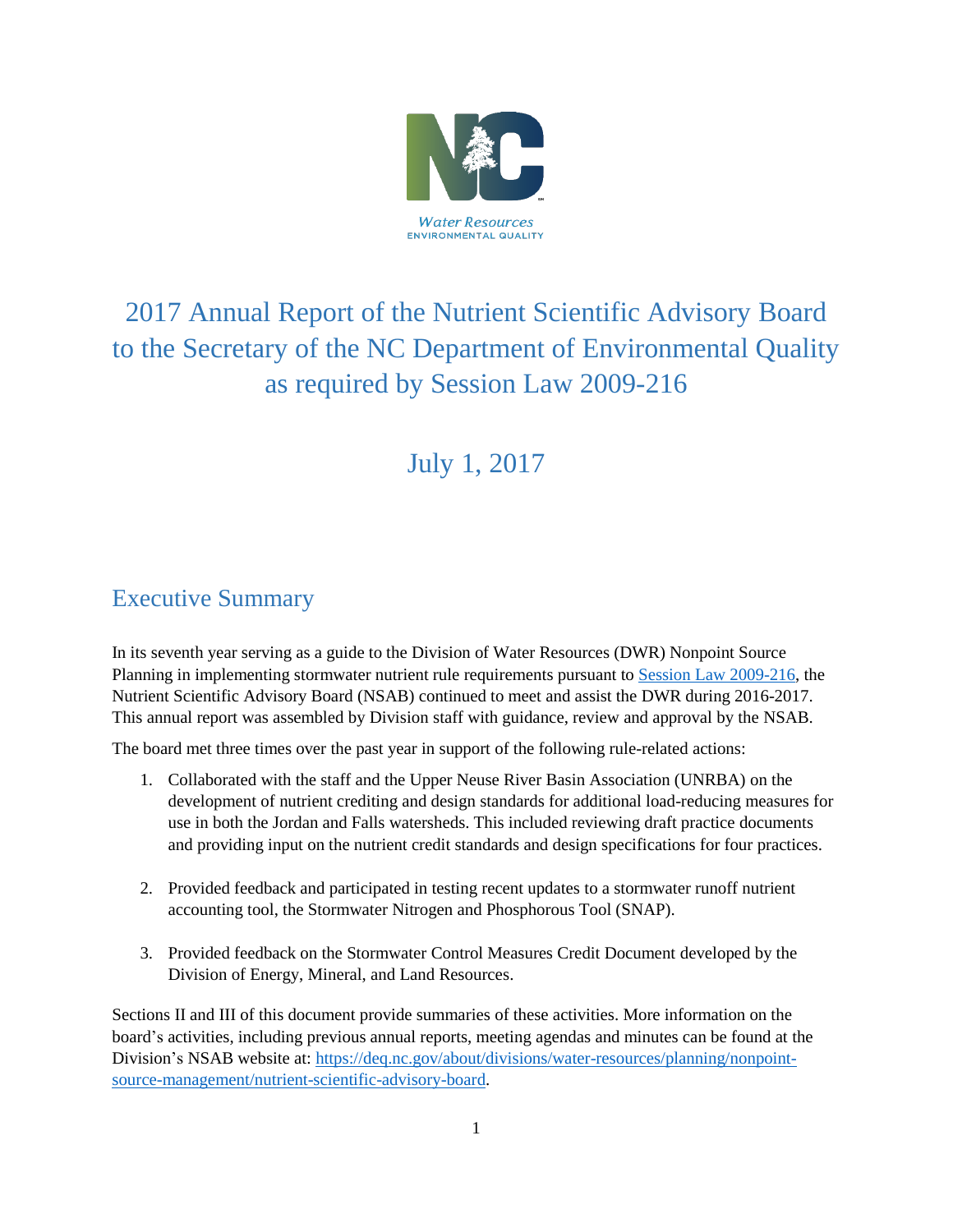### **Contents**

| $\mathbf{I}$ . |                                                                                   |  |
|----------------|-----------------------------------------------------------------------------------|--|
| II.            |                                                                                   |  |
| III.           |                                                                                   |  |
| IV.            |                                                                                   |  |
| V.             |                                                                                   |  |
| VI.            | Appendix B: Excerpts from Session Law Related to the Establishment of the NSAB  8 |  |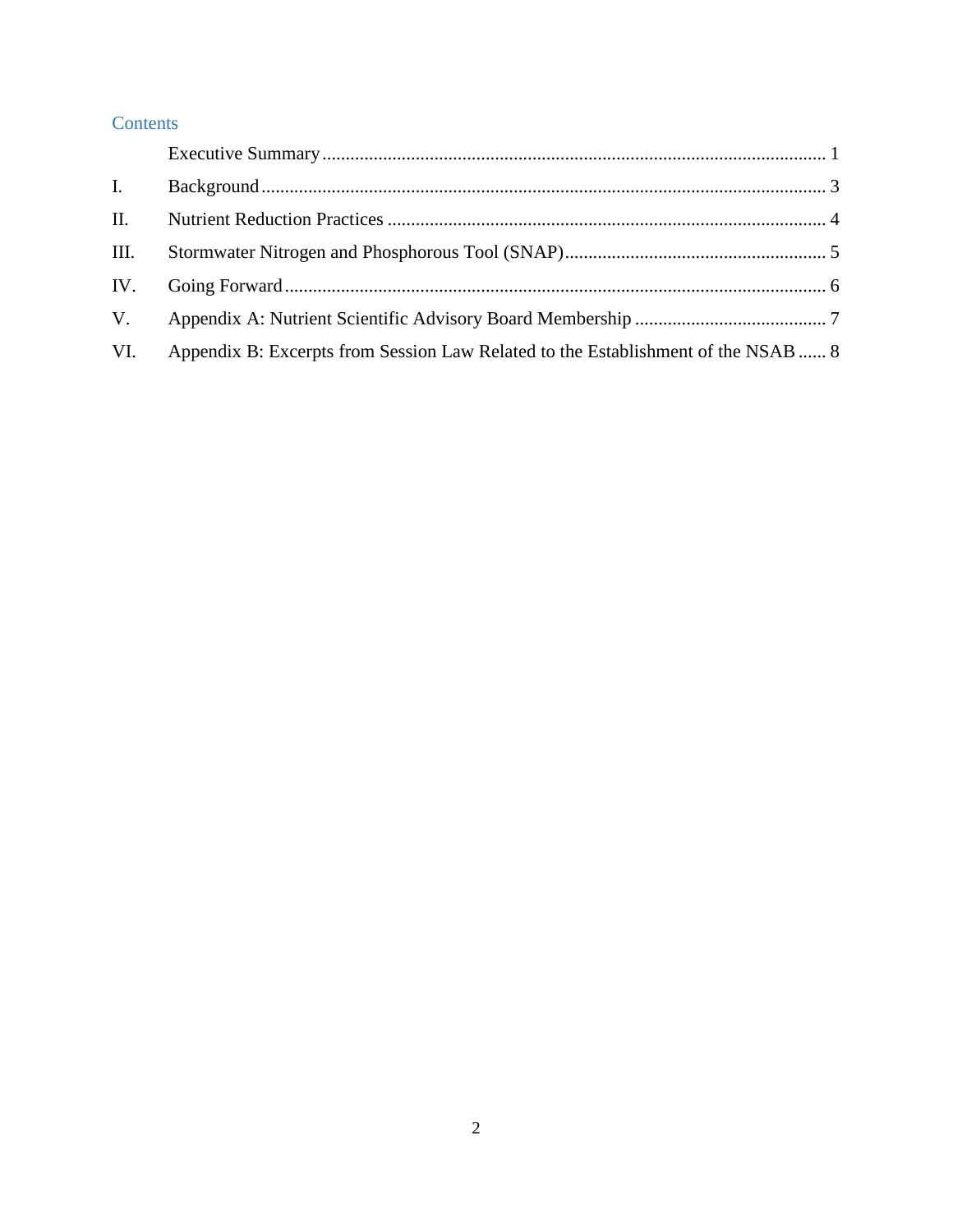<span id="page-2-0"></span>The Nutrient Scientific Advisory Board (NSAB), serving as a guide to the Division of Water Resources (DWR) Nonpoint Source Planning staff, continued to meet and assist the Division during 2016-2017. This annual report to the Secretary of the Department of Environmental Quality was assembled by Division staff with guidance, review and approval by the NSAB.

### I. Background

[Session Law 2009-216](http://www.ncleg.net/sessions/2009/bills/house/pdf/h239v6.pdf) established requirements for local governments and state and federal entities in the Jordan Lake watershed to reduce nutrient loading from existing developed lands. Given the precedentsetting nature of the requirements in this evolving area of nonpoint source water quality management, the drafters of the legislation felt it was important to establish an advisory body to assist the state in identifying all potential implementation options, their feasibility and value, and to identify any other analytical improvement needs for nutrient strategies in Jordan and other watersheds that may face similar requirements in the future. Therefore, the legislation also called for the formation a scientific advisory board for nutrient-impaired waters.

In July 2010, the Department of Environmental Quality Secretary established a 10-member Nutrient Scientific Advisory Board (NSAB), hereafter referred to as "the board" (see Appendix A for board membership). As specified in the legislation, up to six of the board's members are representatives of local governments in the Jordan Lake watershed, while other members represent the N.C. Department of Transportation (NCDOT), the conservation community, and water quality science and stormwater engineering expertise. In 2013 the board also decided to add an unofficial, non-voting member to represent local governments in the Falls Lake watershed.

The board is charged with the following duties as described in Section (4)(b) of the session law:

- *(1) Identify management strategies that can be used by local governments to reduce nutrient loading from existing development.*
- *(2) Evaluate the feasibility, costs, and benefits of implementing the identified management strategies.*
- *(3) Develop an accounting system for assignment of nutrient reduction credits for the identified management strategies.*
- *(4) Identify the need for any improvements or refinements to modeling and other analytical tools used to evaluate water quality in nutrient-impaired waters and nutrient management strategies.*

The session law also provides the board the option of recommending a method for estimating existing development load reduction needs for affected parties in the Jordan Lake watershed (Section (3)(d)(2)b.), and in Section (4)(c) charges the board more generally with advising the Secretary "on any other issue related to management and restoration of nutrient-impaired water bodies".

The board completed its initial two-year charge with its July 2012 report to the Secretary. In July 2013, Planning staff presented a draft model local program for Existing Development rules implementation to the Environmental Management Commission (EMC) and was granted additional time to work with affected parties to develop credit accounting for additional nutrient-reducing practices and other aspects of local guidance. Since then, the board has continued to actively assist the division in better defining the extent of reduction needs on, and improving the set of tools with which to control nutrient loading from, existing developed lands. The remainder of this report provides updates on the board's activities over the last year.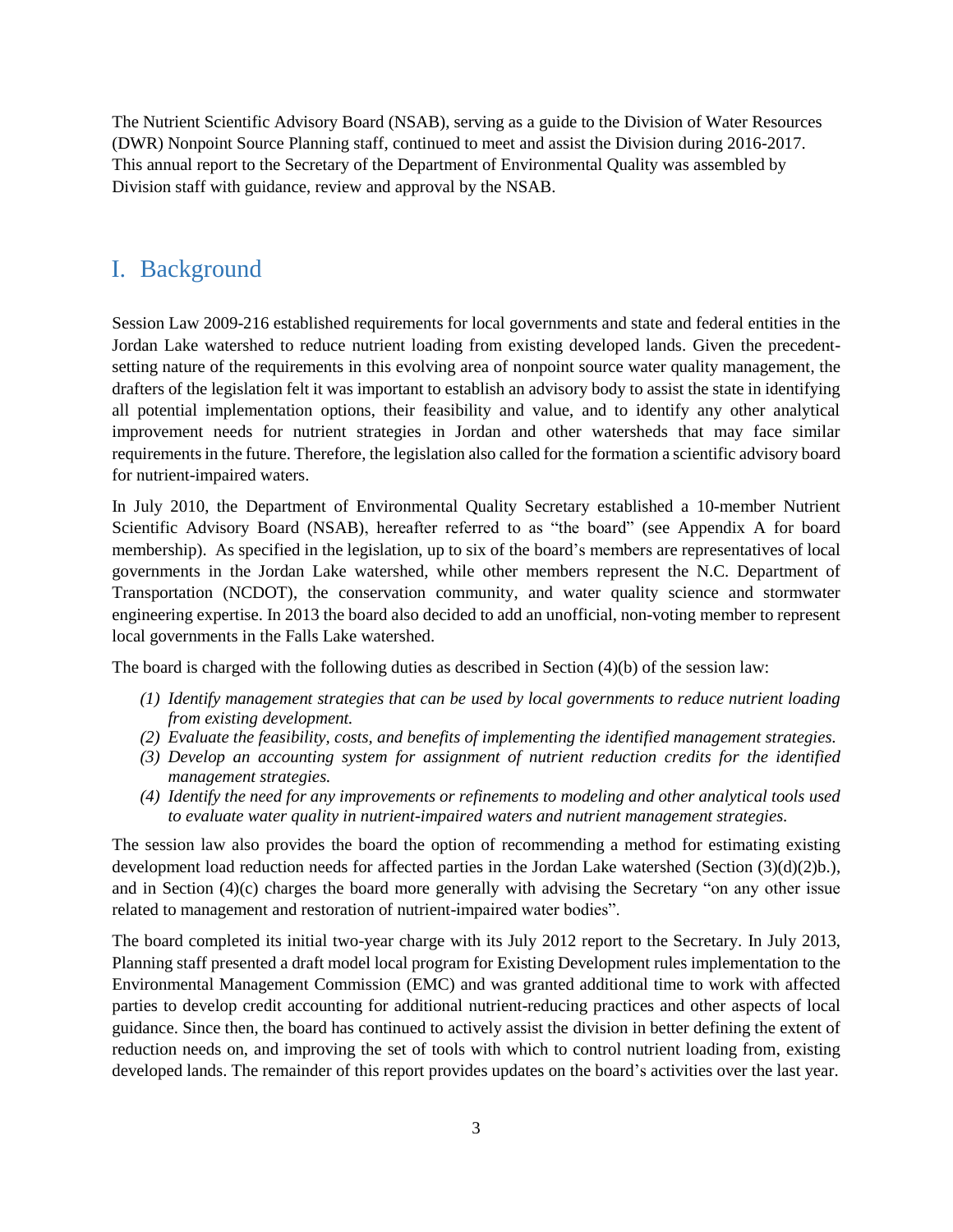# <span id="page-3-0"></span>II. Nutrient Reduction Practices

### *Background:*

Section 4.(b) of Session Law 2009-216 charged the board with identifying, evaluating and developing accounting methods for additional measures that could be used by affected parties to reduce nutrient loading from existing development. In July 2013, division staff presented a draft Model Local Program to the EMC that identified currently available nutrient-reducing practices in addition to an extensive list of other potentially creditable measures that was developed with input from the board.

In 2013, with guidance and review by the board, the division utilized Clean Water Act 205(j) grant funds to obtain a synthesis of the science characterizing the nutrient load reduction performance of six measures. The division has since used that product as a basis for its efforts to develop practice crediting and design specifications for these measures.

Under the division's credit development process, nutrient reduction practices documents are drafted with assistance from subject matter experts, shared with the NSAB for feedback, revised, released for public comment, further revised accordingly and then submitted to the DWR Division Director for approval. Approved practices add to the set of options that local governments and others may use to achieve load reductions from developed lands.

Separately, beginning in 2013, the Falls watershed organization of local governments, the Upper Neuse River Basin Association (UNRBA), used member's government funding and funding assistance from the department to contract for the development of nutrient crediting for an additional set of measures. During 2014, the contractor worked with the board, subject matter experts, the division and other stakeholders to identify ten priority measures for full credit development and five additional measures for future credit development pending funding. In 2015, the contractor began developing credit methods and design specifications for the priority practices.

### *Status:*

During the three meetings held in this reporting cycle, the board provided input on a total of four nutrient reduction practices:

| Illicit Discharge Detection and Elimination------------- approved by the Director - April 2017 |  |
|------------------------------------------------------------------------------------------------|--|
| Buffer Restoration in Developed Areas----------------- in review after public comment          |  |
|                                                                                                |  |

In September 2016, staff from the Division of Energy, Mineral, and Land Resources (DEMLR) presented to the NSAB for comment, its draft Stormwater Control Measures Credit Document following a public consultation and development process with a committee of stormwater management researchers and practitioners and DWR staff. Following NSAB review, DEMLR staff finalized the document and released it for use in January 2017. This document significantly advances the field of nutrient and general water quality crediting for stormwater treatment practices, including significant expansion of the set of available stormwater control measures (SCMs). Available SCMs now include: Bioretention, Disconnect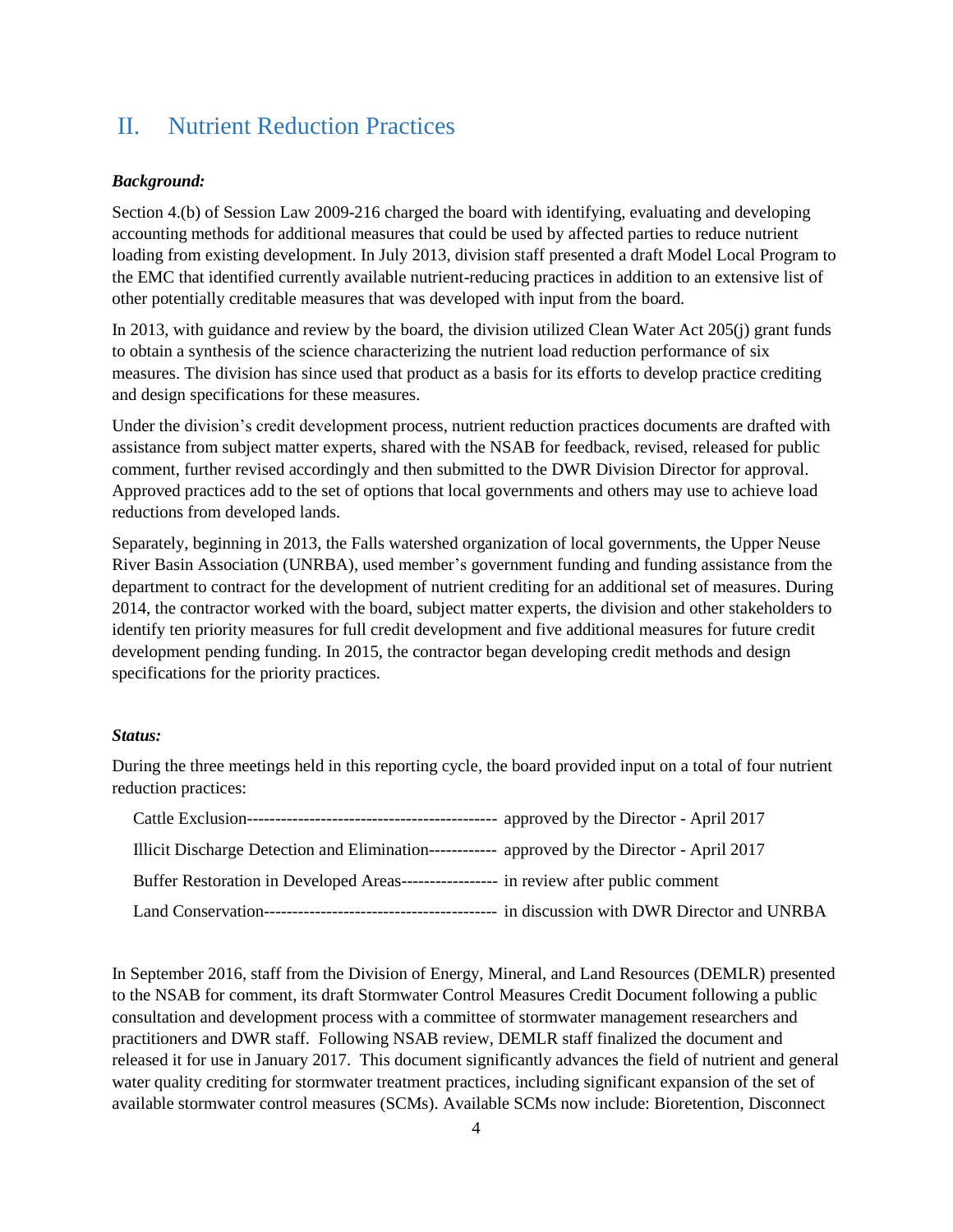Impervious Surfaces, Dry Pond, Floating Treatment Wetlands, Green Roof, Infiltration Systems, Level Spreader - Filter Strip and Variants, Load Reduction on Redevelopment, Overtreatment of New Development, Permeable Pavement, Pollutant Removal Swale, Rainwater Harvesting, Sand Filters, StormFilter®, Stormwater Wetland, Wet Pond. In addition, undersizing and oversizing credit is now available for most of these SCMs, adding significant flexibility.

#### *Updates from the previous reporting cycle*

- The previously reviewed Soil Amendment practice received Director's Approval in March 2017.
- The structured approval process for nutrient reduction practices has been incorporated into a draft Catalog of Nutrient Reduction Practices with plans to submit the catalog to the EMC for approval in Fall 2017.

### <span id="page-4-0"></span>III. Stormwater Nitrogen and Phosphorous Accounting Tool

### **Background**

In response to the Jordan Lake Rules for managing nutrients in stormwater, an accounting tool was designed in 2010 to allow developers to show compliance with new development nutrient export targets in the watershed. This Microsoft Excel-based spreadsheet estimated runoff volume, annual nutrient loading generated, and nutrient load reductions provided by conventional SCMs (Stormwater Control Measures).

The tool has since undergone revisions and is now used for compliance with the Jordan Lake and Falls Lake stormwater rules. It includes a small number of additional SCMs.

#### *Status*

In 2016, the NSAB participated in testing an updated version (4.0) of the tool which led to further revisions by staff. The resulting product includes the entire set of SCMs described in Section II, including many alternative SCM designs. It can calculate the treatment levels provided by SCMs that are undersized or oversized relative to regulatory requirements.

The tool supports both New Development and Existing Development stormwater rule compliance. It now identifies the user's New Development nutrient export targets depending on the watershed selected and other variables used to assign unit-area- loading rates and buy-down thresholds in the Jordan, Falls, Neuse, and Tar-Pamlico rules. It calculates the amount of treatment required for a site or the amount of overtreatment provided.

Many changes were made to improve usability, add calculations and outputs related to nutrient management and nutrient trading, improve error checking and handling, make future updates easier, and update the internal structure for potential merging with other stormwater calculation tools in the future. The tool is being renamed the Stormwater Nitrogen and Phosphorous Tool, or SNAP. The SNAP User Manual is now finalized and the tool and manual will soon replace the existing Jordan/Falls tool we used in the Neuse River and Tar-Pamlico River basins as those rules were readopted.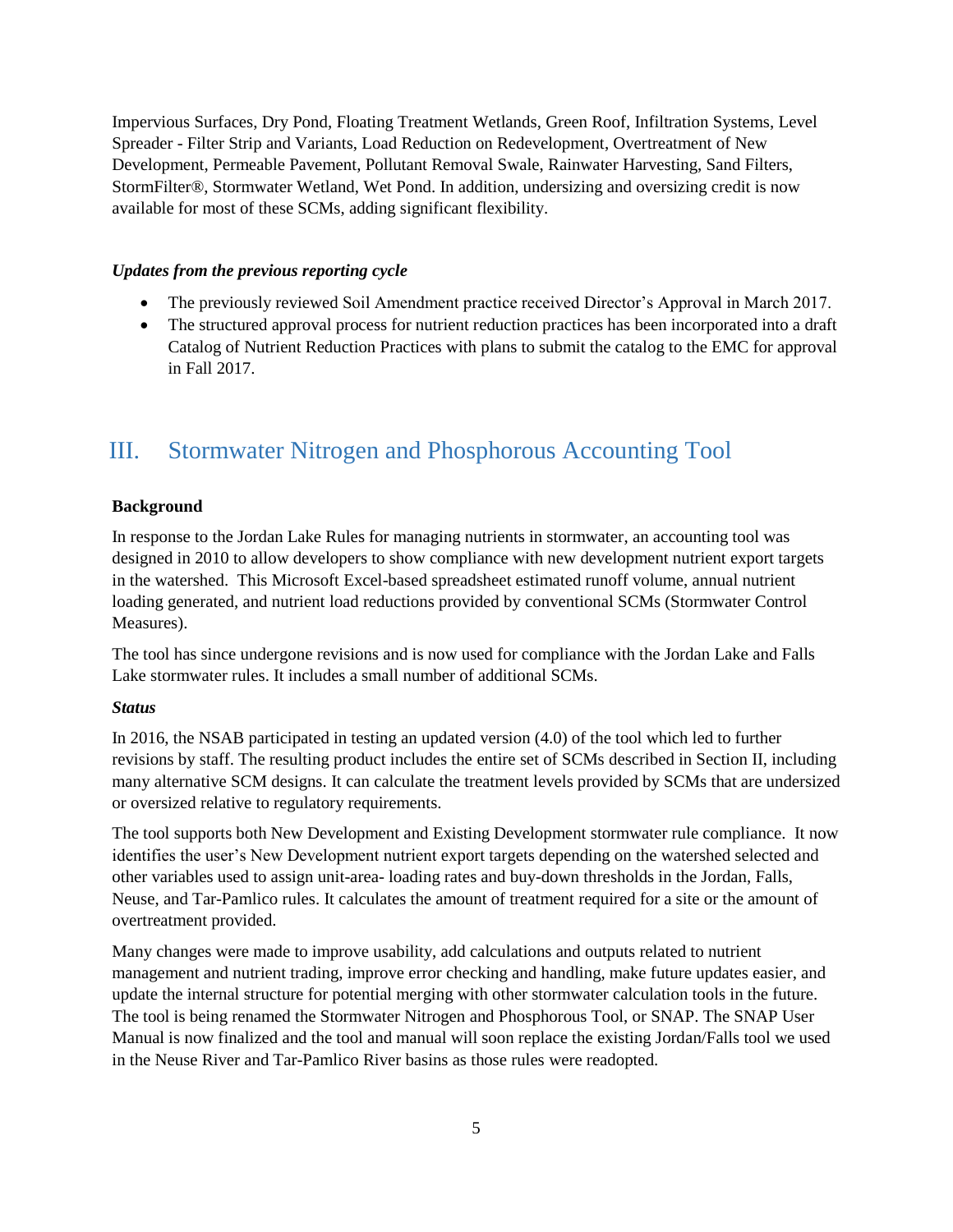### <span id="page-5-0"></span>IV. Going Forward

The NSAB will continue to work on several important tasks in the coming year. Division staff expect to seek the board's evaluation of items including draft credit proposals for a number of additional nutrient reduction practices, Existing Development load assignments for Falls Lake local governments, and technical policy decisions to be included in an existing development model local program that should be completed during the course of the next year. As part of that model program, at the June 2017 meeting, DWR staff began a discussion with the NSAB about nutrient credit trading. That discussion should be completed by the end of 2017.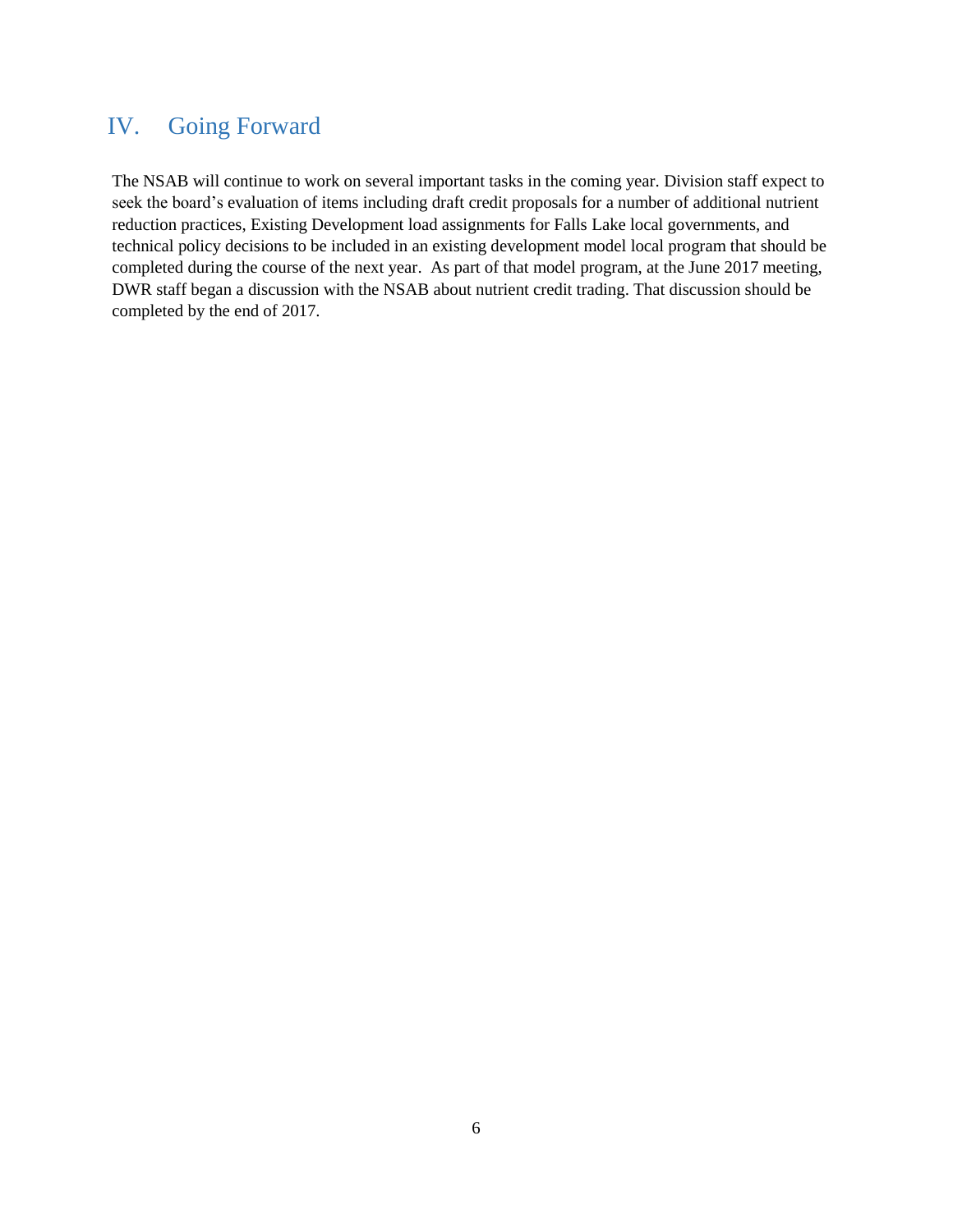# <span id="page-6-0"></span>V. Appendix A: Nutrient Scientific Advisory Board Membership

Session Law 2009-216 (4)(a) calls for the establishment of the Board and stipulates a membership of five to ten members with the expertise or experience quoted below. Names and affiliations of the members currently occupying the applicable seats are provided in the footnotes.

|                | <b>NSAB Position</b>                                            | <b>Member</b>          | Organization                                                     |
|----------------|-----------------------------------------------------------------|------------------------|------------------------------------------------------------------|
| $\mathbf{1}$   | Local Government Representative <sup>1</sup>                    | Sandra Wilbur          | City of Durham                                                   |
| $\overline{2}$ | Local Government Representative <sup>1</sup>                    | <b>Allison Weakley</b> | Town of Chapel Hill                                              |
| 3              | Local Government Representative <sup>1</sup>                    | Michael Layne          | City of Burlington                                               |
| $\overline{4}$ | Local Government Representative <sup>1</sup>                    | David Phlegar          | City of Greensboro                                               |
| 5              | Local Government Representative <sup>1</sup>                    | Josh Johnson           | Cities of Mebane and<br>Graham; Towns of Elon<br>and Gibsonville |
| 6              | Local Government Representative <sup>1</sup>                    | Eric Kulz              | Town of Cary                                                     |
| 7              | Professional or Academic Representative <sup>2</sup>            | Larry Band             | <b>UNC</b>                                                       |
| 8              | Professional Engineer <sup>3</sup>                              | <b>Bill Hunt</b>       | <b>NCSU BAE</b>                                                  |
| 9              | NC DOT Representative <sup>4</sup>                              | Andy McDaniel          | NC DOT                                                           |
| 10             | <b>Conservation Organization</b><br>Representative <sup>5</sup> | Grady McCallie         | <b>NC</b> Conservation<br><b>Network</b>                         |
| 11             | Falls Lake Watershed Representative <sup>6</sup>                | <b>Forrest Westall</b> | <b>Upper Neuse River</b><br><b>Basin Association</b>             |

### **Nutrient Scientific Board Members**

<sup>1</sup>R*epresentatives of one or more local government in the Jordan Reservoir watershed. Local government representatives shall have experience in stormwater management, flood control, or management of a water or wastewater utility.*

*<sup>2</sup>One member with at least 10 years of professional or academic experience relevant to the management of nutrients in impaired water bodies and possessing a graduate degree in a related scientific discipline, such as aquatic science, biology, chemistry, geology, hydrology, environmental science, engineering, economics, or limnology.*

*<sup>3</sup>One professional engineer with expertise in stormwater management, hydrology, or flood control.*

*<sup>4</sup>One representative of the Department of Transportation with expertise in stormwater management.*

*<sup>5</sup>One representative of a conservation organization with expertise in stormwater management, urban landscape design, nutrient reduction, or water quality.*

*<sup>6</sup>This member was added to the Board in January 2013 at the request of the Board members. It is not a legislatively required position, and therefore is an unofficial member with no voting rights.*

*(1-5 from Section 4.(a) of Session Law 2009-216)*